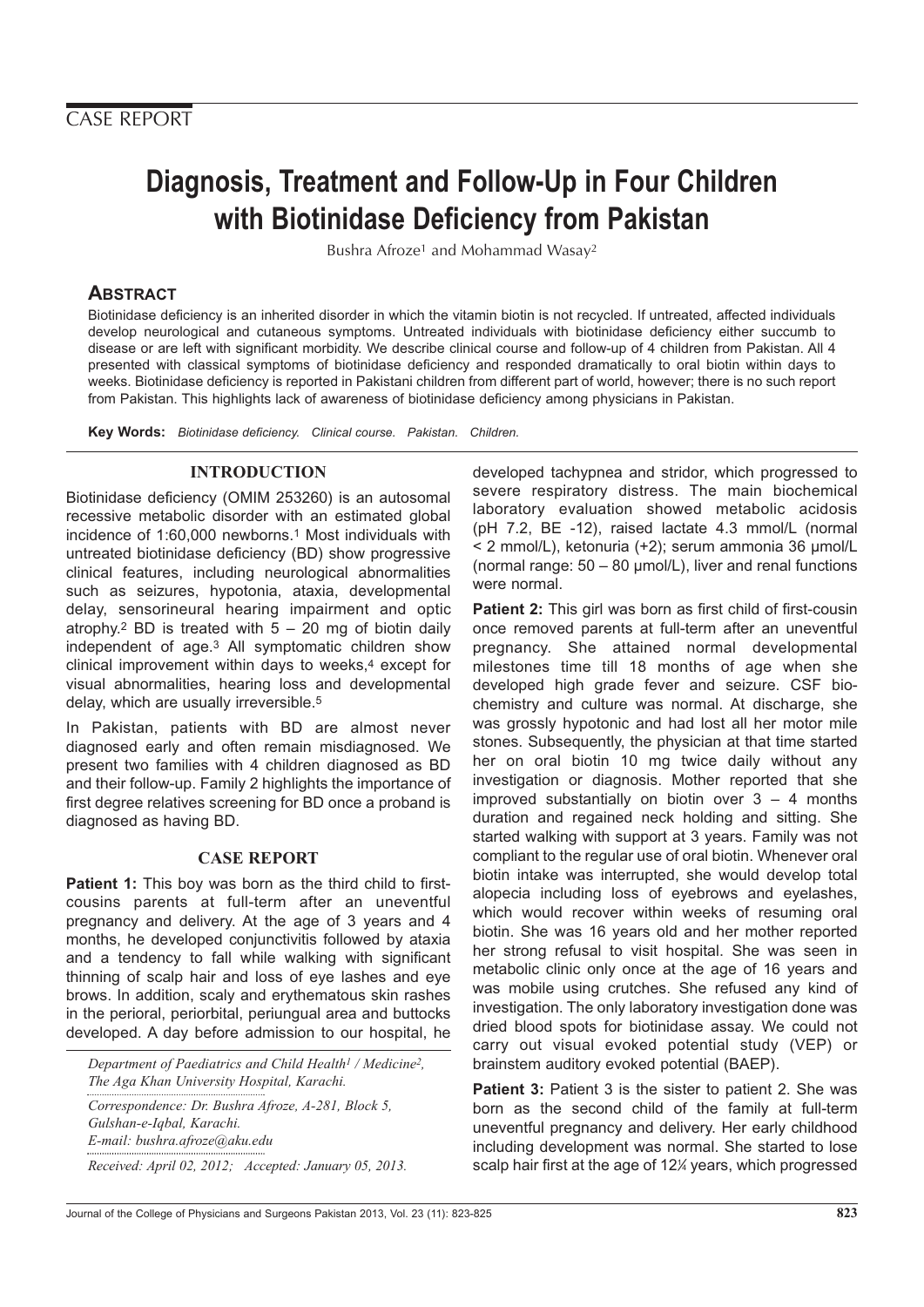| Patient        | Age at onset         | Presenting                                           | Alopecia/<br>skin rash | Ataxia         | <b>Blood lactate</b> | Age at diagnosis                   | Follow-up          | Outcome                                                                      |
|----------------|----------------------|------------------------------------------------------|------------------------|----------------|----------------------|------------------------------------|--------------------|------------------------------------------------------------------------------|
|                |                      | symptoms                                             |                        |                | (mmol/L)             |                                    | period             |                                                                              |
|                | 3 years<br>4 months  | Respiratory<br>distress, stridor                     | $+/+$                  | $\overline{+}$ | 4.3                  | 3 years 4 months                   | 1 year<br>5 months | Normal development and hearing.                                              |
| 2              | 18 months            | Seizures                                             | $+/-$                  |                | <b>NA</b>            | Confirmed<br>diagnosis at 16 years | 8 months           | Spastic paraplegia                                                           |
| 3              | 12 years<br>3 months | Severe visual<br>impairment and<br>inability to walk | $+/-$                  | $\ddot{}$      | 3.8                  | 13 years                           | 8 months           | Clinical improvement in visual acuity<br>and regained independent ambulation |
| $\overline{4}$ | years<br>6 months    | Visual impairment<br>and inability to walk           | $+/-$                  | $\ddot{}$      | 4.2                  | 8 years 6 months                   | 8 months           | Clinical improvement in visual acuity<br>and regained independent ambulation |

**Table I:** Clinical presentation and outcome of 4 patients with profound biotinidase deficiency.

 $NA = Data not available$ 



**Figure 1: (a-d)** Patient 1. **(e-h)** Patient 3. **(i-l)** Paitent 4. **(a,e,i)** Alopecia, perioral and periorbital rashes before treatment. **(b,f,j)** Periungual rashes before treatment. **(c,g,k)** Resolved perioral, periorbital rashes and growth of scalp hair after treatement. **(d,h,l)** Resolved periungual rashes after treatment.

to total alopecia including loss of eyelashes and eyebrows by 12<sup>%</sup> years. She faced visual difficulty in reading by 123 ⁄4 years and became ataxic. Symptoms progressed over next 3 months. She was seen at metabolic clinic at the age of 13 years. She was wheel chair bound and had left school because of poor vision and alopecia. Her skin examination showed scaly and erythematous rashes in the perioral, periorbital and periungual area. Focused laboratory investigation showed plasma lactate 3.8 mmol/L and optic pathways dysfunction predominantly demyelinating in nature on VEP and normal BAEP.

**Patient 4:** Patient 4 is the youngest brother of patients 2 and 3. He was born at full-term uneventful pregnancy and delivery. His early childhood including development was normal. His symptoms started at 7½ years of age with skin rashes in the perioral, periorbital, periungual area, buttock, oral ulcers and thinning of scalp hair. At the same time he complained of poor vision and became ataxic. He was seen in metabolic clinic at the age of 8 $\%$ years. At that time he had total alopecia including loss of eyelashes and eye brows. He was able to walk only with

support. Focused laboratory investigations showed plasma lactate 4.2 mmol/L; VEP showed optic pathways dysfunction predominantly demyelinating in nature. BAEP was normal.

Clinical and biochemical features of patients are summarized in Table I. Dried blood spots for biotinidase activity of all 4 patients were sent to NSW Biochemical Genetic Services at New Children's Hospital, Adelaide, Australia, where biotinidase activity was determined with a semiquantitative colorimeteric method using Nbiotinyl-p-aminobenzoic acid as substrate. Absent BD activity was found in all 4 patients, so all of them were diagnosed as profound BD.

Patient 1 was started on oral biotin 20 mg/day initially. He showed clinical and biochemical improvement within 2 days. His skin rash disappeared along with improvement of metabolic acidosis, normalization of lactic acidemia and ketonuria. But his ataxia did not improve, therefore; oral biotin was increased to 30 mg/day. He responded to increased dose and was ambulatory within 3 days of increased dose of biotin. Growth of eyebrows, eye lashes and scalp hair was seen by the end of 3 weeks. Photographs of patient 1, 3 and 4 are shown in Figure 1. Patient 2, 3 and 4 were treated with oral biotin 20 mg/day. Most symptoms disappeared 1 – 3 weeks after the initiation of treatment. For patient 3 and 4, skin rashes disappeared within first week. Growth of eyelashes, eyebrows and scalp hair was seen by second week of treatment. Patient 4 was walking independently by the end of third week. Independent ambulation was seen in patient 3 by the end of 5th week. In Patient 3, vision also improved significantly as she was able to read even small prints.

#### **DISCUSSION**

Biotinidase deficiency remains underdiagnosed in Pakistan. Biotinidase deficiency meets many of the criteria for newborn screening; an inexpensive and reliable screening test is available, untreated individuals have high morbidity and mortality and effective and cost effective/economical treatment is available.6 There are no prior cases of BD reported from Pakistan but a number of Pakistani children are reported in literature.7-9